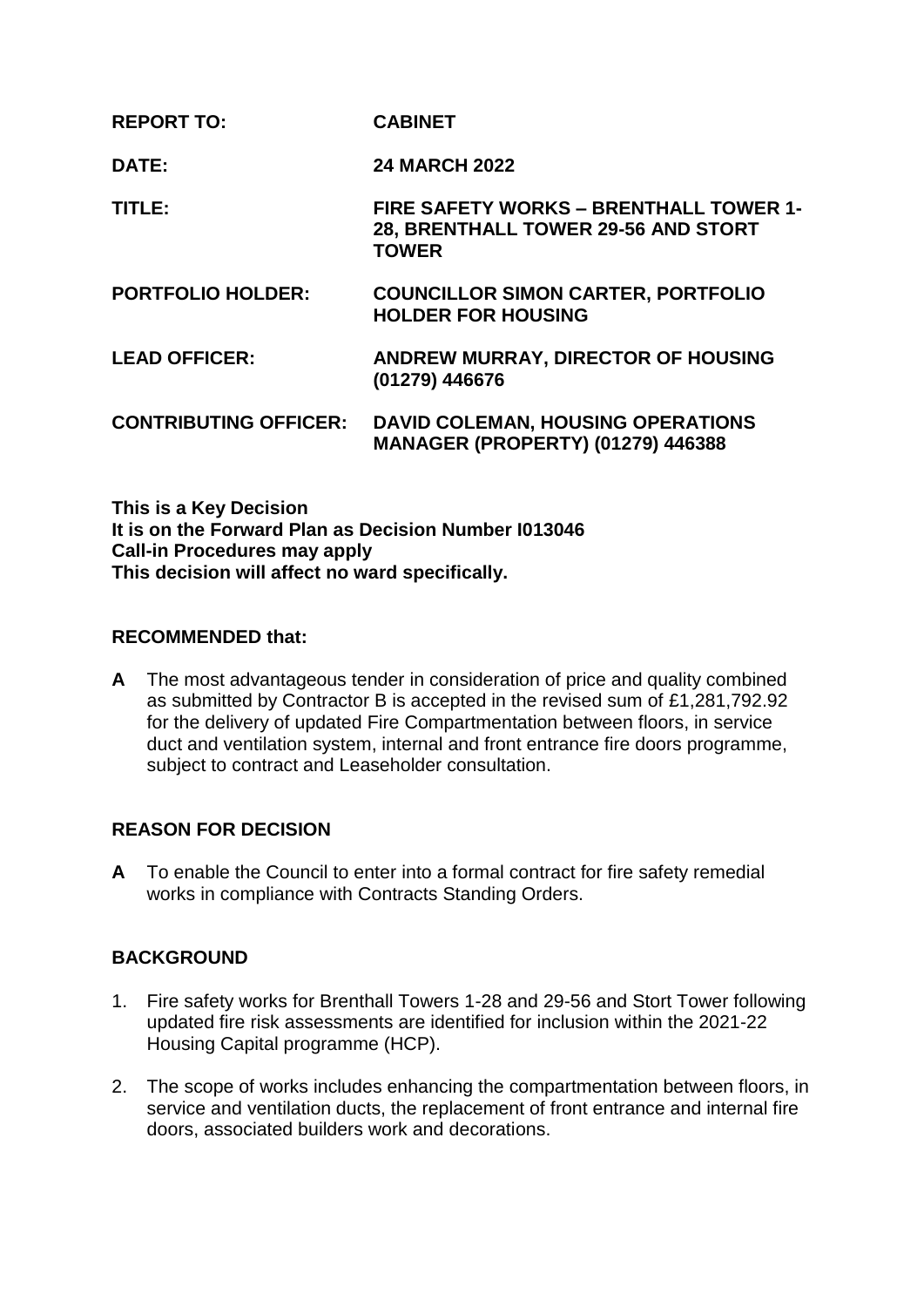# **ISSUES/PROPOSALS**

- 3. The works have been subject to a competitive tender process, in line with the Council's procurement procedures. The selected form of contract is JCT Intermediate Building Contract with Contractors Design ICD 2016 Edition, incorporating the Council's Special Conditions of Contract. In view of the relatively short term and standalone nature of the works, the tender Evaluation Model was based on 70 percent price and 30 percent quality.
- 4. Six suitably qualified Contractors were invited to submit tenders and four compliant bids were received by the deadline.
- 5. Bids were evaluated against a pre-determined Evaluation Model. Quality evaluations were completed by a panel of three and this assessment was concluded prior to prices being released.
- 6. A detailed tender analysis has been undertaken. As part of this process several qualifications, clarifications; and where appropriate, amendments were sought from tendering contractors.

| <b>Contractor</b>   | Quality<br>Ranking | <b>Final Total</b><br><b>Price</b><br>£'s | <b>Overall</b><br>Ranking |
|---------------------|--------------------|-------------------------------------------|---------------------------|
| <b>Contractor A</b> |                    | 1,275,208.23                              |                           |
| <b>Contractor B</b> |                    | 1,281,792.92                              |                           |
| Contractor C        | 3                  | 1,392,742.01                              |                           |
| <b>Contractor D</b> |                    | 1,509,514.52                              |                           |
| Contractor E        | No Bid             |                                           |                           |
| <b>Contractor F</b> | No Bid             |                                           |                           |

7. The final prices, scores and rankings are shown below:

- 8. Contractor B has submitted the most advantageous bid overall when taking into consideration the combined quality and price scores. The conclusion of the tender analysis is that this bid provides good value for money and demonstrates that the Contractor should be capable of delivering the works to the standard required by the Council.
- 9. The relevant statutory consultation with leaseholders (Notice of Estimates) is due to commence and will need to conclude prior to any contract being awarded.
- 10. Following a pre-contract meeting a lead in period of at least four weeks is necessary in order for the Contractor to mobilise their supply chain and internal resources. It is anticipated that works will commence on site early in the new financial year  $(2022 - 23)$ .